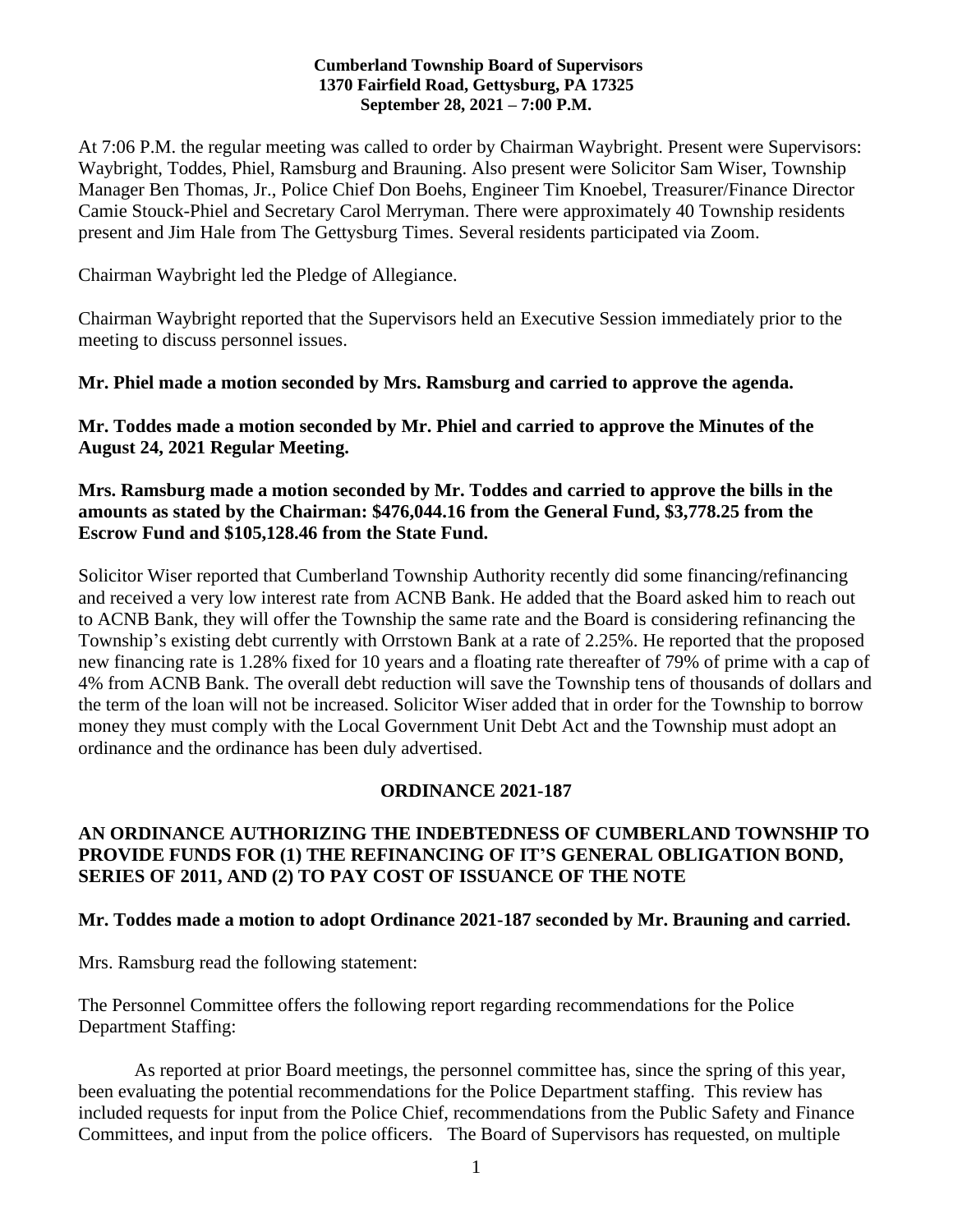occasions, department operation options from the Chief of Police as part of the Board's due diligence in ensuring that the services the residents desire are delivered in the most efficient manner (with limited response). Also factored into the evaluation is the status of the School Resource Officer position, the continuation of which remains uncertain until the Township and School District negotiate a successor agreement.

The Township is currently down one officer. An officer retired from the Sergeant position earlier this year and the Board acted to appoint the Detective as acting Sergeant. As of October 3<sup>rd</sup>, Lt. Guise will be retiring from the Department. Like any professional organization, the departure of senior leadership calls for a review of operational considerations to ensure the health and continuity of the organization. Rather than assume that the status quo is in the best interest of the residents of the Township, members of the Board desired to understand the needs of the community and department and make recommendations consistent with those needs.

To concentrate efforts on keeping boots on the ground, the Personnel Committee makes the following recommendations:

- 1. The Board of Supervisors should authorize the Personnel Committee to begin the process of recruiting one Full-time Officer.
- 2. The Board of Supervisors are looking into the idea of part-time police officers.
- 3. The Board of Supervisors should direct the Public Safety and Finance Committee to continue discussion with the School District to determine whether the SRO position will remain in the Department.

The Personnel Committee will continue to evaluate options regarding the Department and make further recommendations to the Board as appropriate.

**Public comment:** The following people commented on police staffing:

Roger Somplak, 440 Old Mill Road William Coe, 105 Twin Lakes Drive Mary Coe, 105 Twin Lakes Drive Walter Kurycz, Jr., 95 Kinsey Drive Alex Zawadski, Emmitsburg Road Michelle Smyers, 515 Old Mill Road Kirby D. Scott, 18 Kestrel Drive Sgt. Danny Sanchez, 1200 Fairfield Road (Army National Guard) Michael Dickerson, 15 Redding Lane Ron Fox, 230 Longview Blvd. Elizabeth Magner, 470 Belmont Road Terri Matlock, 111 Bittern Drive Stanley Flaggs, 284 Swetland Road Christine Biggins, 270 Blackhorse Tavern Road

# **Mr. Toddes made a motion seconded by Mr. Brauning and carried to hire one police officer now.**

**Visitor:** Mr. Andrew Dalton, Adams County Historical Society, spoke to the Board regarding a donation to the new facility that they are currently constructing. He stated that they have been speaking to all of the townships and boroughs in the county and they hope that the Board will consider donating 5% of the American Rescue Plan Act funds to their new facility. Mr. Dalton added that the facility will contain a lot of information about Cumberland Township's history, will increase tourism and bring economic benefits to the area. Lastly, Mr. Dalton stated that admission will be free for all students. Chairman Waybright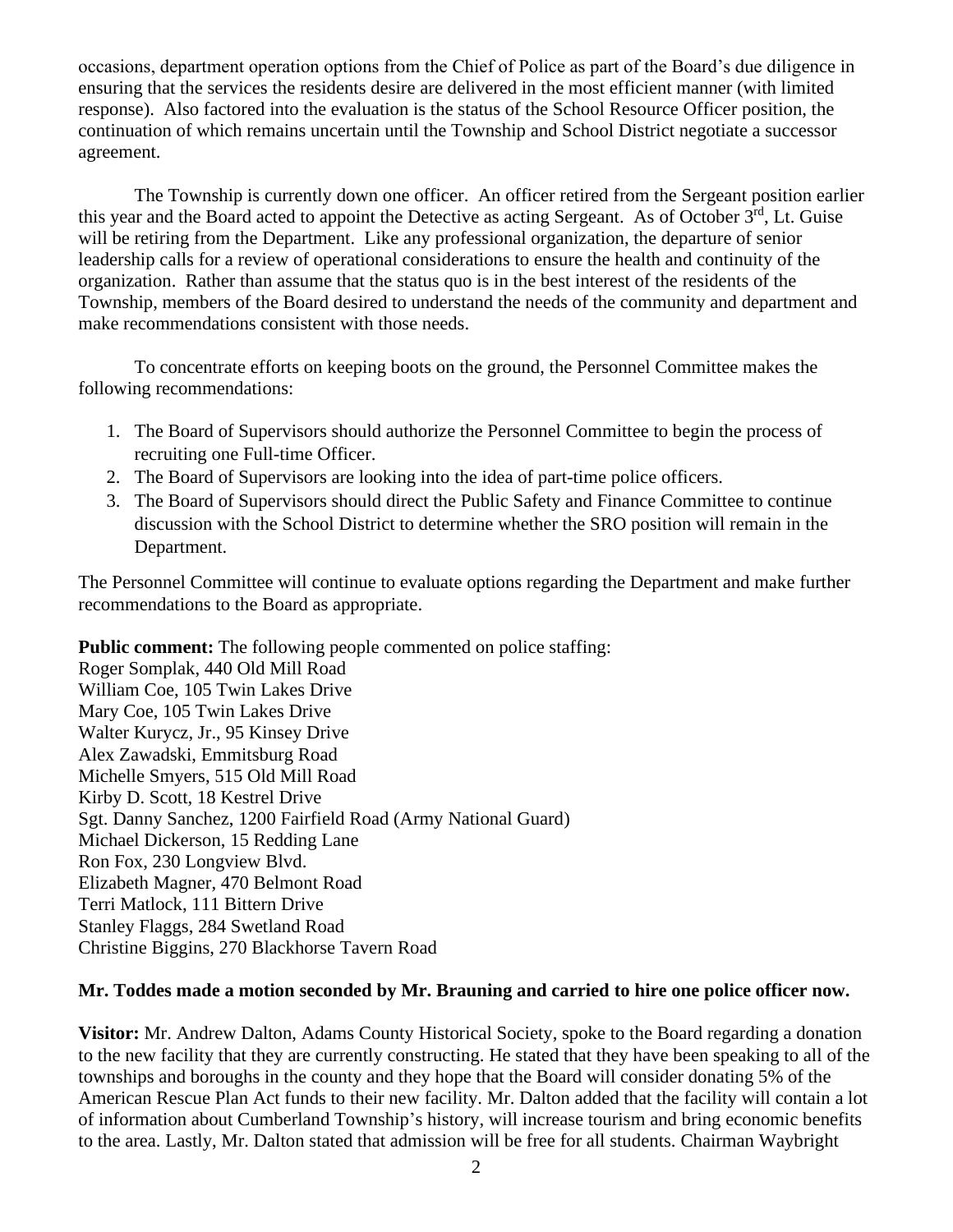stated that the Board will consider this request during their budget process.

**Engineer:** Mr. Knoebel presented the Artillery Ridge Campground Final Land Development Plan and reported that the campground was granted a Conditional Use approval several months ago. Mr. Knoebel reported that the plan has a recommendation for approval by the Township's Planning Commission subject to the engineer's comments being addressed and there is one waiver request for the requirement to submit a separate preliminary plan. Mr. Knoebel went over the comments that remain to be addressed and his recommendation that the substantive comments, particularly relating to water and sewer, should be addressed prior to approval. Mr. Blaine Markel, the applicant's representative, stated that they were hoping to get conditional approval this evening and he talked about several of the comments. Mr. Gary Ott, Jr. stated that they have no issues with what the engineer is asking for and he also asked for a conditional approval of the plan so they can start the swimming pool, pavilion and mini golf and the sewer and water does not have anything to do with this part of the work. Mr. Knoebel stated that their NPDES approval does give them the right to begin earthmoving but, they will not get a building permit until the plan is recorded. Solicitor Wiser advised Mr. Ott to check with Michele Long regarding the status of the building permit for the swimming pool. **Mr. Phiel made a motion to take no action on the Artillery Ridge Campground Final Land Development Plan seconded by Mr. Toddes and carried.** 

Mr. Knoebel stated that the Township has a time extension request for the Musket Ridge Plan. He added that time is needed to get the new owner up to speed and they are dealing with an access issue. **Mr. Toddes made a motion seconded by Mr. Brauning and carried to approve a request for extension for the Musket Ridge Land Development Plan until March 31, 2022.** 

Mr. Knoebel also reported that the Township has a request for release of financial security for the Lincoln Development Co. Storage Building project and he has prepared a memo dated September 28, 2021 that recommends that a full release may be made to the developer. **Mrs. Ramsburg made a motion seconded by Mr. Phiel and carried to approve a full release of financial security, in the amount of \$32,326.80, for Lincoln Development Co.**

Mr. Knoebel reported that they had been asked to prepare engineering studies for a number of new developments regarding stop intersections being ordained. He added that he just supplied drafts of those reports to Mr. Thomas. Mr. Thomas added that the studies will be reviewed and then go to Solicitor Wiser to draft an ordinance.

Mr. Knoebel reported that the Township has received a revised Professional Services Agreement from Clauser Environmental, LLC, in the amount of \$52,000.00 for the design and permitting of the stream restoration projects for MS4. The construction portion of the projects has been removed. He added that the proposal includes \$12,000.00 for KPI for the support services that they need such as surveying and calculations for the stormwater flow rates. **Mr. Toddes made a motion to approve the revised Professional Services Agreement with Clauser Environmental, LLC seconded by Mrs. Ramsburg and carried.** Mr. Knoebel also stated that Clauser requires a deposit that KPI will advance to them and then invoice the Township.

Lastly, Mr. Knoebel reported that the Township is required to submit an MS4 annual report to PaDEP by the end of September and it is ready to go out electronically.

**Police Report:** Police Chief Don Boehs presented a written and oral report of police activities for the month of August 2021 including: 271 complaints, 30 traffic stops, nine traffic accidents, 15 targeted enforcements, 4 combined arrests, 9,382 patrol miles and 35 walk-in complaints. He added that they assisted other agencies eight times and they were assisted eleven times. There were three assists to Pa. State Police.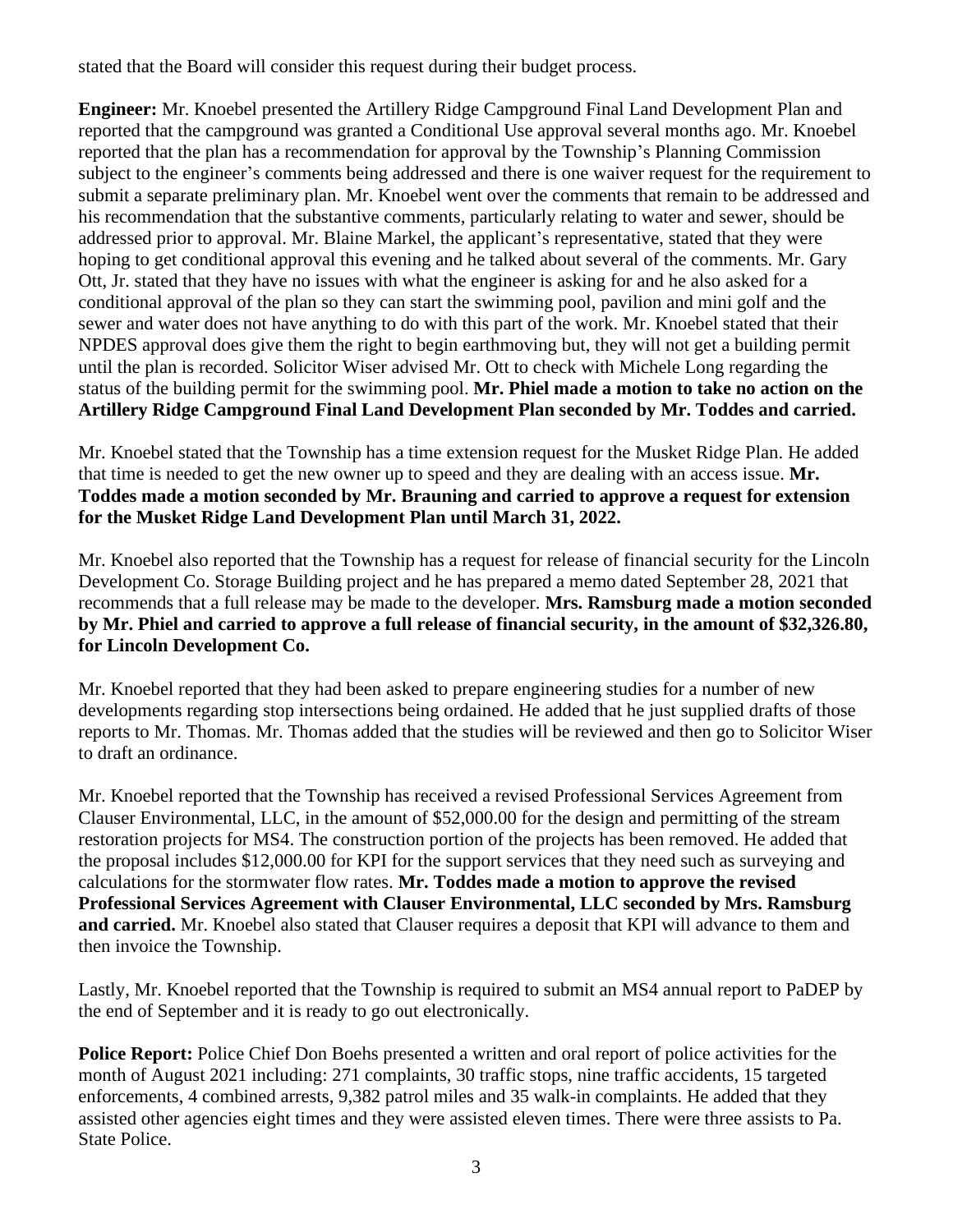### **Active Business:**

Mr. Thomas requested that the Board consider adoption of Resolution 2021-12 that makes the following supplemental appropriations for the 2021 budget from the American Rescue Plan allocation that was voted on at the August meeting: administrative costs, MS4 costs, revenue loss and Act 537 planning for the Greenmount area. **Mrs. Ramsburg made a motion seconded by Mr. Phiel and carried to adopt Resolution 2021-12.** 

# **RESOLUTION 2021-12**

# **A RESOLUTION OF THE BOARD OF SUPERVISORS OF THE TOWNSHIP OF CUMBERLAND PROVIDING FOR THE SUPPLEMENTAL APPROPRIATIONS FOR THE 2021 BUDGET**

Mr. Thomas also presented a revised Employee Computer Policy that has been amended because of concerns expressed by the Police Officers. He added that the revised policy has been reviewed by Solicitor Wiser's office. **Mr. Phiel made a motion seconded by Mr. Toddes and carried to adopt the revised Employee Computer Policy.**

Mr. Thomas asked the Board to affirm the DECLARATION OF DISASTER EMERGENCY that took effect on or about September 1, 2021 for Tropical Storm IDA. **Mrs. Ramsburg made amotion to affirm the Declaration of Disaster Emergency for tropical storm IDA seconded by Mr. Brauning and carried.**

Mr. Thomas reported that the staff has been reviewing the Escrow Fee schedule, looking at how it is handled in other townships and will be making a recommendation in January, 2022.

Mr. Thomas also reported that the Township has received notification from Carl Athey that he is resigning from his position on the Zoning Hearing Board. He added that Carl has been an asset over the years volunteering on various boards and committees. **Mr. Brauning made a motion to accept Mr. Athey's resignation from the Zoning Hearing Board seconded by Mr. Toddes and carried.**

Mr. Thomas reported that the Township received a letter from the Adams County Commissioners stating that they will not be conducting the bidding process for solid waste as they did in the past. He added that they will still be assisting the Townships and this will be placed on next month's agenda and more information will be provided.

**FINANCE COMMITTEE**: Mr. Phiel reported that the Township received \$39,741.79 from the Commonwealth of Pa. Firemen's Relief that goes to Barlow's Firemen's Relief Association. He added that the Finance Committee is recommending that the existing door and side-lite framing in the Police Department be replaced at a cost of \$5,569.00. **Mr. Phiel made a motion to replace the door seconded by Mr. Toddes and carried.** Mr. Phiel also reported that all of the road projects are completed with the exception of the stormwater project on Lakeview Dr., the new Durango is now in service and the SRO vehicle is having the decals removed and then it will go on Municibid to be sold.

**SOLICITOR**: Solicitor Wiser reported that the RV ordinance amendment will provide paraments for someone to occupy, on a temporary basis and under certain circumstances an RV and this comes up from time to time when someone loses their residence due to fire or other natural disaster. Solicitor Wiser read through portions of the amended ordinance. He added that the next step will be to advertise the ordinance for adoption and hold a public hearing. **Mr. Toddes made a motion to advertise the amended ordinance seconded by Mr. Phiel and carried.**